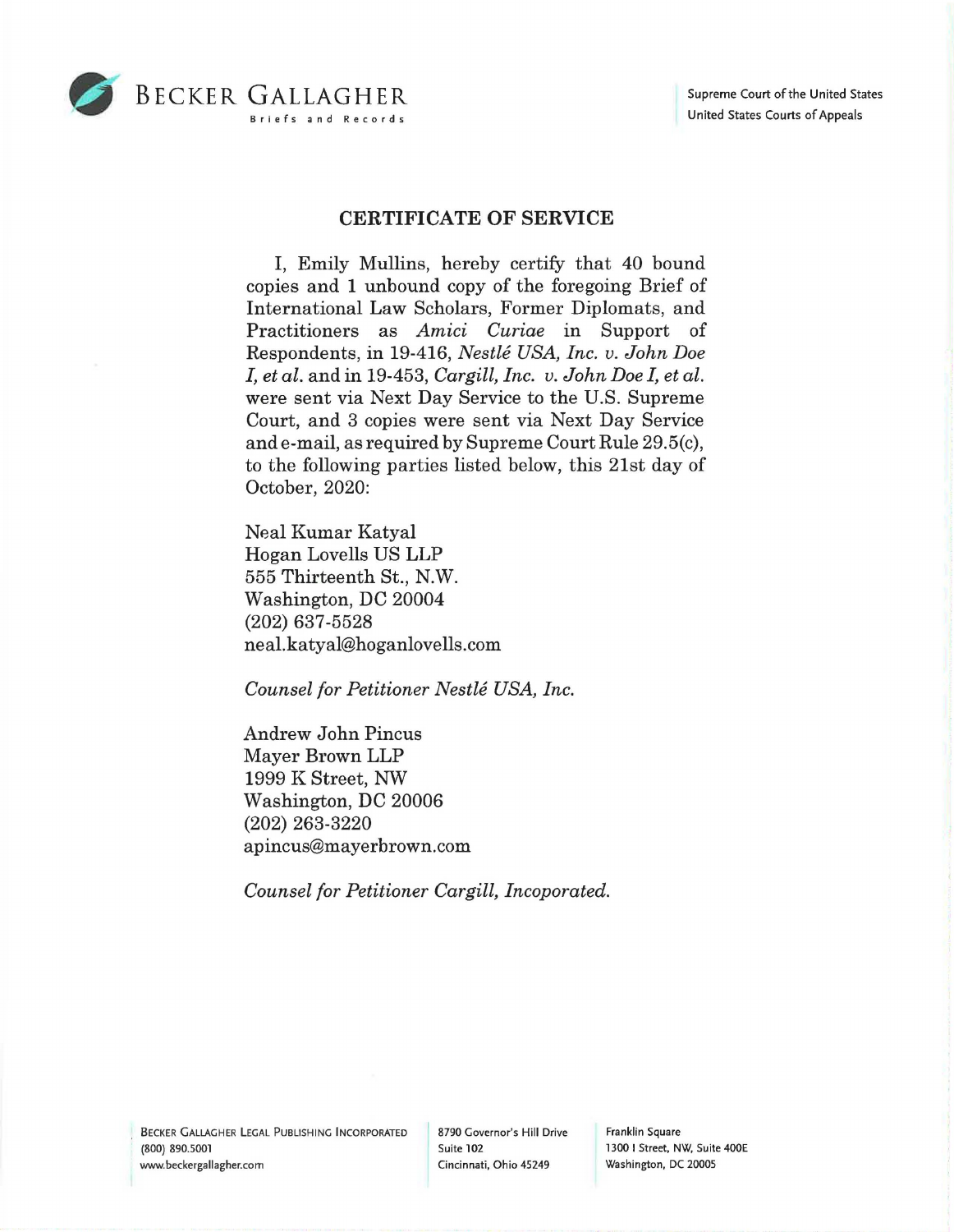Paul Lindsey Hoffman Schonbrun Seplow Harris & Hoffman LLP 200 Pier Ave. STE 226 Hermosa Beach, CA 90254 (310) 717-7373 hoffpaul@aol.com

## *Counsel for Respondents*

Beth Van Schaack *Counsel of Record*  Visiting Professor of Law Stanford Law School 559 Nathan Abbott Way Stanford, CA 94305 (650) 725-5310 bethvs@stanford.edu

Emma Lindsay Jovana Crncevic Joseph Gallo Withers Bergman LLP 430 Park Avenue New York, NY 10022 (212) 848-9800 Emma.Lindsay@withersworldwide.com Jovana.Cmcevic@withersworldwide.com Joseph.Gallo@withersworldwide.com

*Counsel for Amici Curiae*